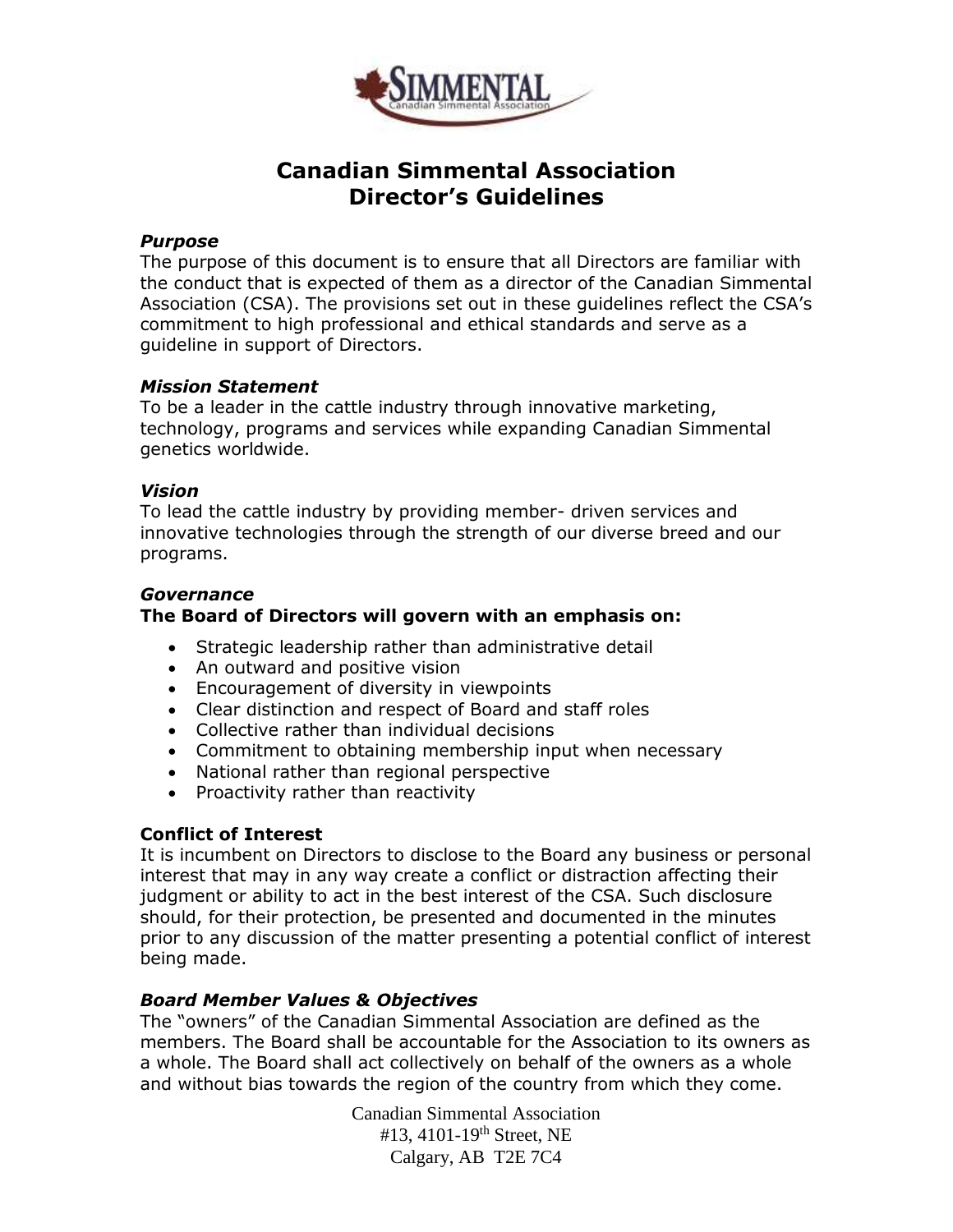

# **As a Board Member, Director(s) Tips:**

- Represent non-conflicting interests with loyalty to the Canadian Simmental Association.
- Represent the CSA membership as a priority over any other Board or their personal activities or interests.
- Use the information that is received as a Director only to carry out proper duties and responsibilities as a CSA Director. The information is not to be used for any improper purpose, personal gain, or for any purpose detrimental to the long-term welfare of the CSA's membership as a whole.
- Once made, support and defend board decisions in a positive light.
- Respect board authority and decisions and refrain from exercising individual authority over the organization except as explicitly set forth in Board policies.
- Respect and maintain confidentiality of a sensitive nature, and privileged information unless authorized to do so by the CSA Board of Directors.
- Support and speak positively with the public about staff, a member, a CSA director or a business segment of the Canadian Simmental Association.
- Allow all staff to be responsible for the day to day operations and perform their individual duties as directed by the General Manager and as outlined in their job descriptions. Any interference or influence by a director should be reported to the Executive Committee.
- Bring any concerns regarding staff performance to the President who will then work with the General Manager and the Executive Committee in validating and then addressing those concerns.
- Refrain from publicly passing judgment on the CSA or Simmental Country Management and staff's performance.

# *As a Board Member, I will:*

- $\triangleright$  Represent an un-conflicted loyalty to the interests of CSA. This position is paramount over any other Board activities.
- $\triangleright$  Avoid conflict of interest with respect to my fiduciary responsibility.
- $\triangleright$  Not carry out private business that benefits me from having insider information.
- $\triangleright$  Report external activities to the Board where such activities carry any real, potential or perceived conflict where I, as a Director, would solely benefit.
- $\triangleright$  Not attempt to exercise individual authority over the organization except as explicitly set forth in Board policies.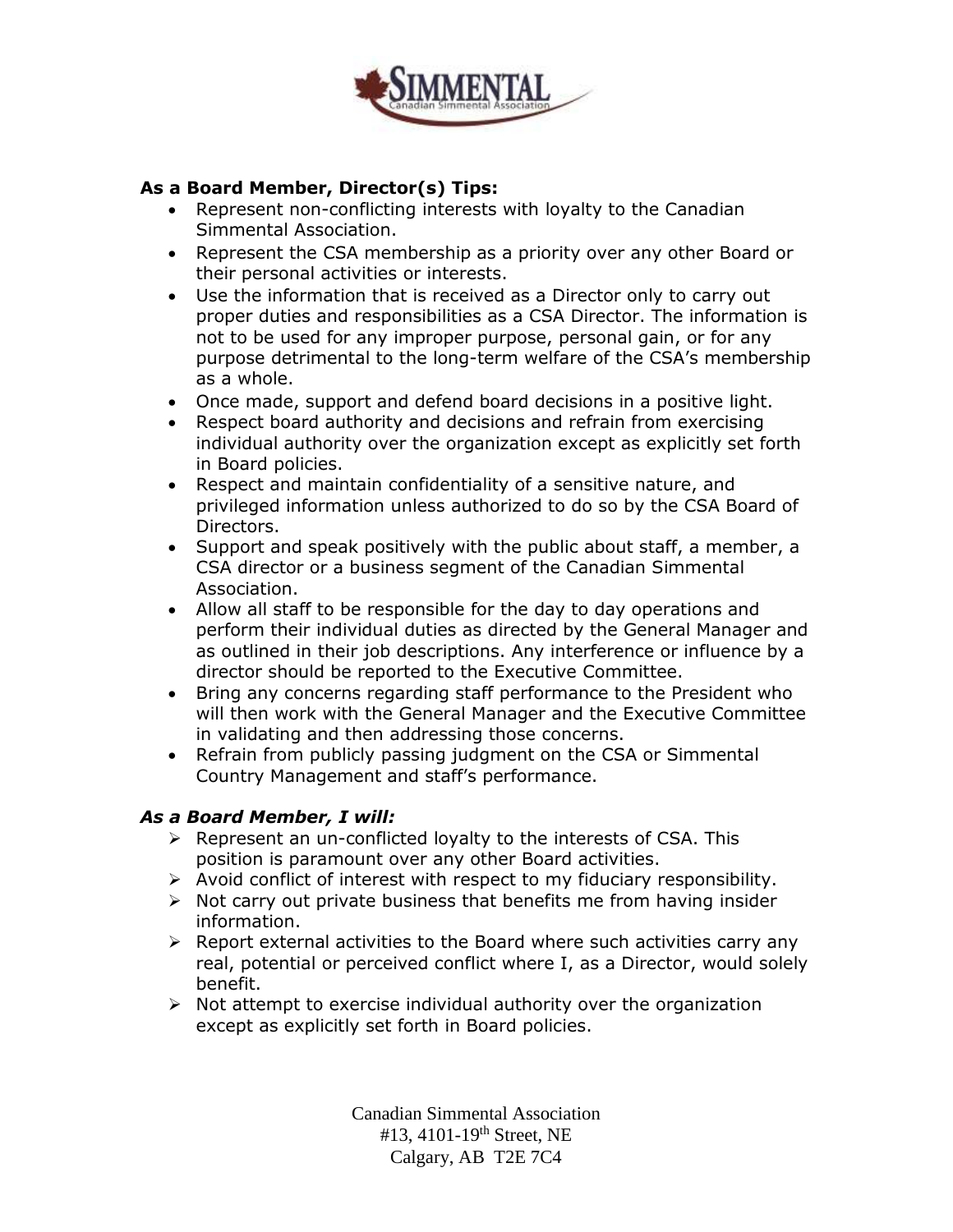

- $\triangleright$  Not speak with the public on matters relating to confidential Board decisions, policies or practices unless authorized to do so by the Board of Directors.
- $\triangleright$  Recognize I have no direct authority over the CEO/General Manager and other staff.
- Refrain from publicly passing judgment on the CEO/General Manager's performance, staff, the CSA and Simmental Country Management.
- $\triangleright$  Bring any concerns regarding staff performance to the President who will then work with the General Manager and the Executive Committee in validating and then addressing those concerns.
- $\triangleright$  Respect the confidentiality appropriate to issues of a sensitive manner.

#### **Standing Committees**

The Board of Directors shall establish Standing Committees which shall serve in an advisory capacity and report to the Board of Directors:

 A committee is a Board committee only if its existence and charge comes from the Board, regardless of whether Board members sit on the committee. The only CSA committees are those which are set forth in the CSA by-laws.

#### **Breed Improvement Committee:**

The Breed Improvement Committee shall be responsible for planning the activities of the Association directed towards improvement of the Simmental breed of cattle and shall make recommendations to the CSA Board of Directors.

# **Promotion Committee:**

The Promotion Committee shall be responsible for planning the promotion of information regarding the breed of Simmental cattle and shall make recommendations to the CSA Board of Directors.

#### **Finance Committee:**

The Finance Committee shall be responsible for reviewing the finances of the Association on an ongoing basis and shall submit audited financial statements at the end of each fiscal year. The Committee will work with staff to prepare the annual proposed budget that is presented to the Board Directors for final approval prior to the start of the each fiscal year.

#### **Ad-Hoc Committee:**

The board may establish such other committees as it deems necessary or desirable to assist in the fulfillment of its duties and responsibilities.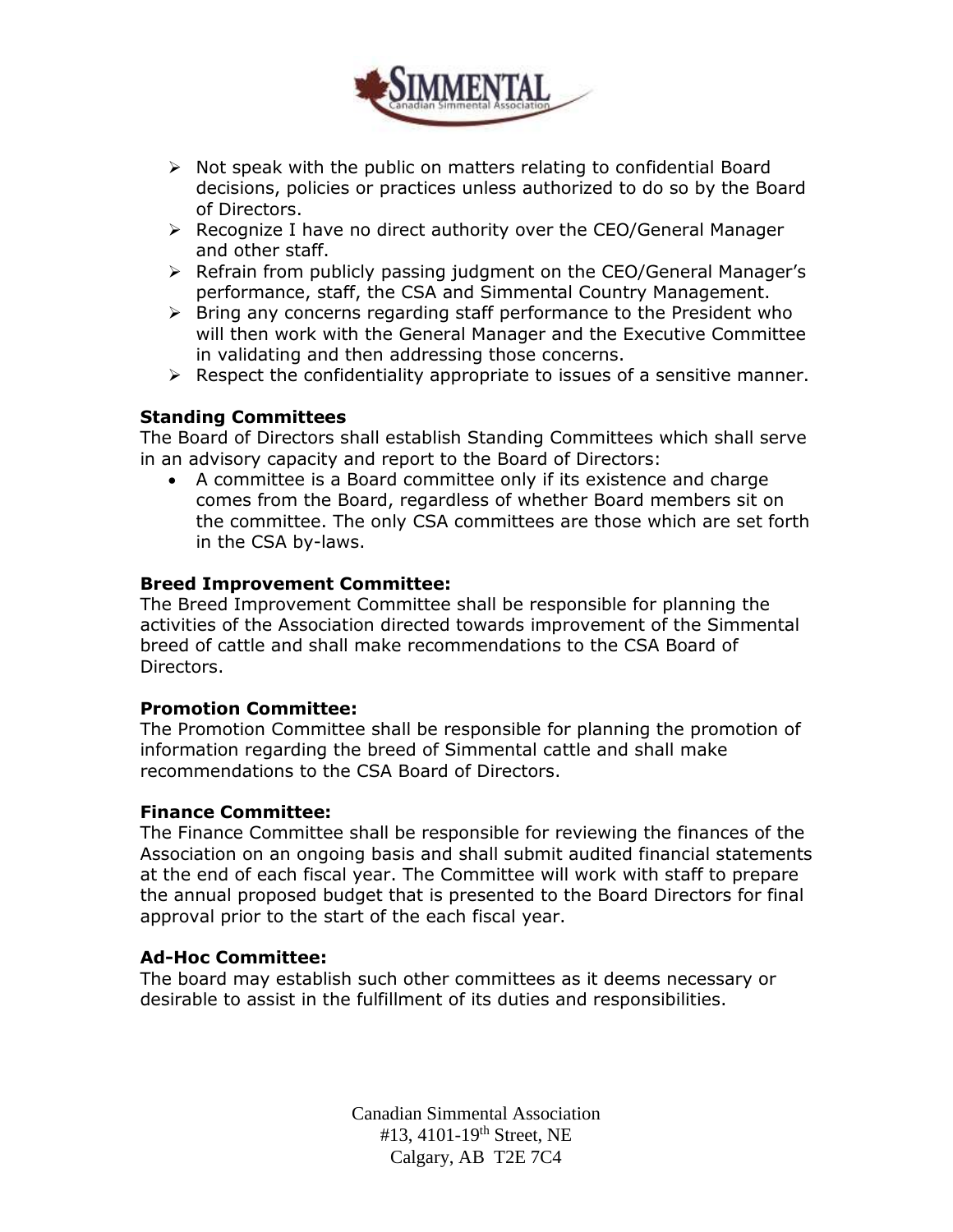

# *Job Descriptions Applicable to Officers -* **President**

The President shall:

- a) when present, preside at all meetings of the Members of the Association and at all meetings of the Board of Directors;
- b) be an ex officio member of all Committees;
- c) Have the general oversight of the management of the affairs of the Association with the assistance of the Executive when necessary and shall see that all orders and resolutions of the Board of Directors are carried into effect;
- d) provide leadership to the Board of Directors and the Members, liaise with the CSA Membership;
- e) When required he/she will also liaise with industry and government stakeholders and act as the primary spokesperson for the Association;
- f) oversee and provide guidance when required to the General Manager of the Association; and
- g) perform such other duties and responsibilities and exercise such powers as may be directed or delegated to the President from time to time by the Board of Directors.

# **First Vice-President**

The First Vice-President shall:

- a) in the absence of the President, preside at all meetings of the Members of the Association and of the Board of Directors;
- b) be vested with all the powers and shall perform all the duties and exercise the powers of the President in the absence or inability or refusal of the President to act;
- c) perform such other duties and responsibilities and exercise such powers as may be directed or delegated to the First Vice-President from time to time by the Board of Directors.

# **Second Vice-President**

The Second Vice-President shall:

- a) in the absence of the First Vice-President, preside at all meetings of the Members of the Association and of the Board of Directors;
- b) be vested with all the powers and shall perform all the duties and exercise the powers of the First Vice-President in the absence or inability or refusal of the First Vice-President to act;
- c) perform such other duties and responsibilities and exercise such powers as may be directed or delegated to the Second Vice-President from time to time by the Board of Directors.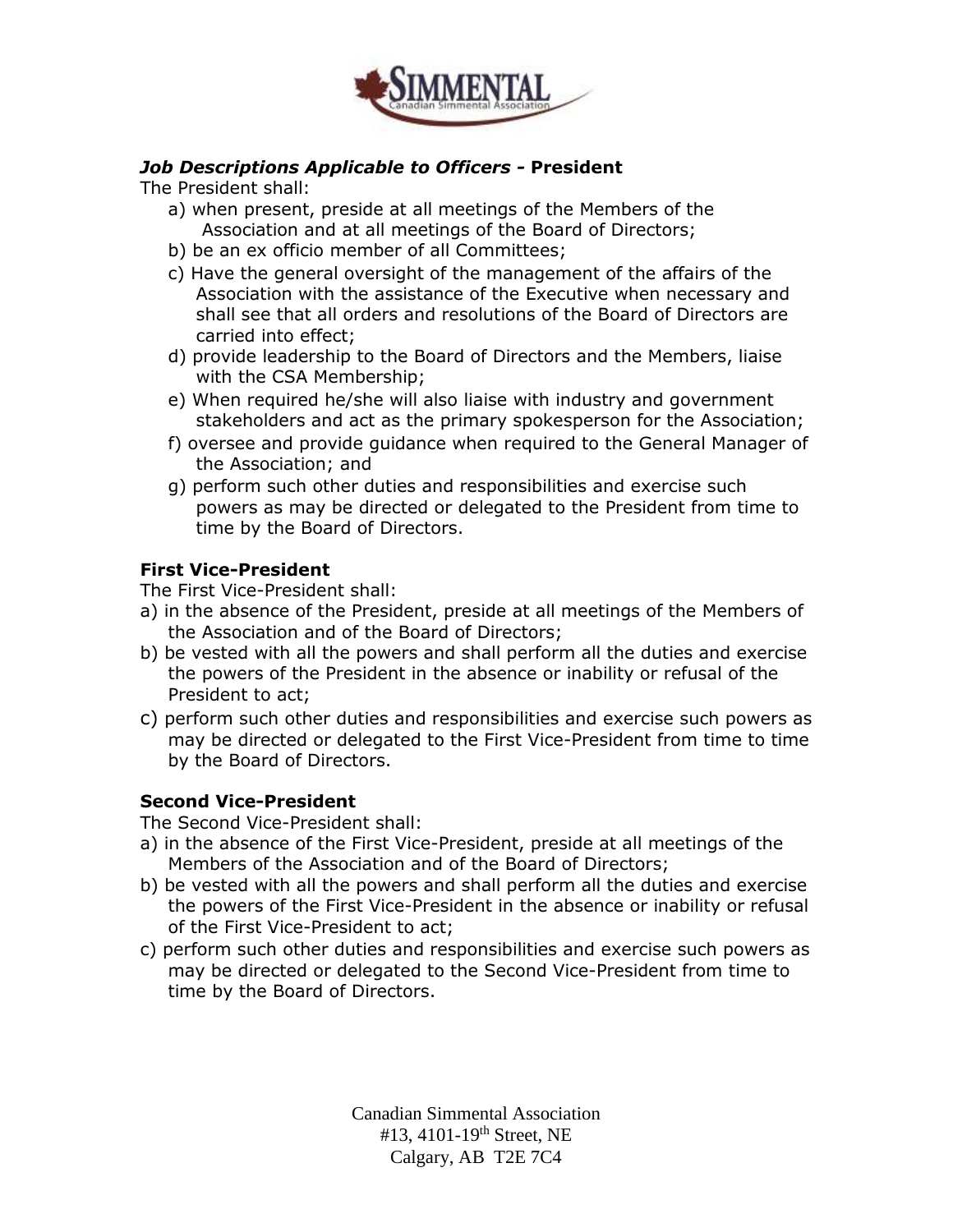

# **Committee Chairperson Responsibilities:**

- Provide the CSA Board with a summary of relevant decisions/recommendations from your committee.
- Make sure the information you give your committee members and the CSA directors is ACCURATE and UNBIASED.
- Conduct meetings with an accepted method of parliamentary procedure.
- Ensure that all motions are clearly worded by the mover before voting occurs.
- Do not accept negative motions.
- Clearly delegate responsibilities to your committee members in an effective manner.
- Be sure that all committee members thoroughly understand their assignments, and agree to accept the responsibilities associated with them.
- The minutes of each meeting will be circulated by the staff liaison to the committee members within a minimum of one month.
- Material for committee meetings will be assembled by the staff liaison and the committee Chair and then distributed to the committee by the staff liaison a week in advance of the next meeting.
- For reporting purposes there are times the Chairperson will be asked to provide a written report on their committee for the CSA. I.e. Annual Report, Board Meetings. This report is required in a timely manner.

# **Board Member Responsibilities to Committees:**

- Board members are appointed to committees by the CSA President and Committee Chairperson.
- As members of the committee they are responsible for providing input on business arising in the meetings.
- They are to report to the committee chairperson with any responsibilities or assignments they have agreed on.

# **Staff Liaison Responsibilities to Committees:**

- Staff liaisons exist on each of the committees that are a part of the CSA.
- Staff are a part of all committee meetings and responsibilities include taking minutes during the meetings.
- They are responsible for assembling meeting materials along with committee chairperson and then circulating all documents to the committee.